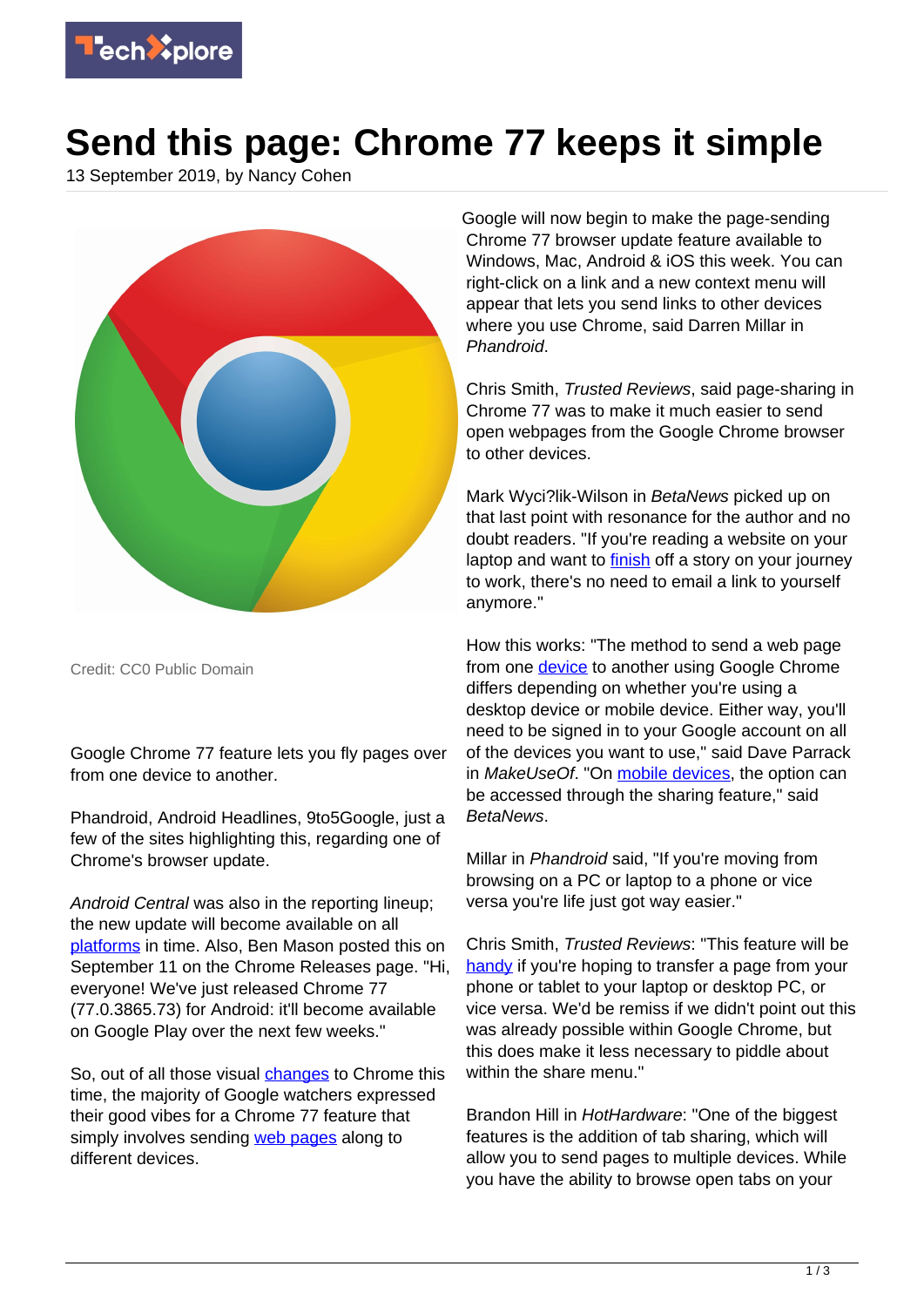

bit easier to send over tabs if you want to switch from your desktop to say, your tablet for lounging on the sofa."

"This is a new [super-speedy](https://www.theinquirer.net/inquirer/news/3081440/chrome-77-released) way of sending the page you're browsing without all that tedious mucking about in the Share menu. All it takes is a right-click (or a long touch on mobile) and you'll find All in all, the feature was highlighted by so many a new context option bringing up all the devices linked to your account. Choose the one you want and you're done," said Chris Merriman in The Inquirer.

Mozilla's Firefox had a similar favor for its users which was announced in February. "Stop texting yourself links. With Send Tabs there's a better way."

According to the post, "Firefox's [Send T](https://support.mozilla.org/en-US/kb/send-tab-firefox-desktop-other-devices)ab feature lets you send pages to and from your computer, iPhone or iPad, so you can continue browsing wherever you are. You will no longer have to text or email yourself links."

In 2019, said the post, "We don't have to keep emailing and texting ourselves links. It's [fussy](https://blog.mozilla.org/firefox/send-tabs-a-better-way/) to copy and paste on a mobile device. It's annoying to have to switch between apps to get information where you need it. The solution? Send Tabs which lets you instantly send tabs between devices without having to leave the browser."

Jared Newman in Fast Company had responded favorably: "Send a tab to your phone (or vice versa): Sometimes you want to take an **article** with you, but don't want to commit to a proper bookmark. If you have Firefox installed on other devices, you can send a tab over by pressing the three dots in the address bar, then choosing "Send tab to device…" This works with both the desktop and mobile versions of Firefox, and lets you send links from a phone to your computer as well."

In Android Police, Corbin Davenport, on the new Google update, said, "One of my favorite [features](https://techxplore.com/tags/features/) in Firefox is the ability to send the page I currently have open to any other device with Firefox installed with just a few clicks."

other signed-in devices, this new feature makes it a He said that kind of [functionality](https://www.androidpolice.com/2019/09/12/chrome-77/) was now becoming available in Chrome. "Chrome 77 adds a new 'Send to your device' option to the system share menu. Tapping on it gives you a list of your recently-active devices with Chrome installed, and tapping on one will cause a notification to appear on the destination device. Pretty simple."

> sites not because it is so earth-shattering (which it obviously is not) but rather because it is so handy. As Parrack commented, "The [option](https://www.makeuseof.com/tag/chrome-send-web-pages-to-other-devices/) to send web pages to other devices using Google Chrome is a small but potentially very useful one. Especially for people who regularly switch between different devices. You just need to have Chrome installed on all of them."

© 2019 Science X Network